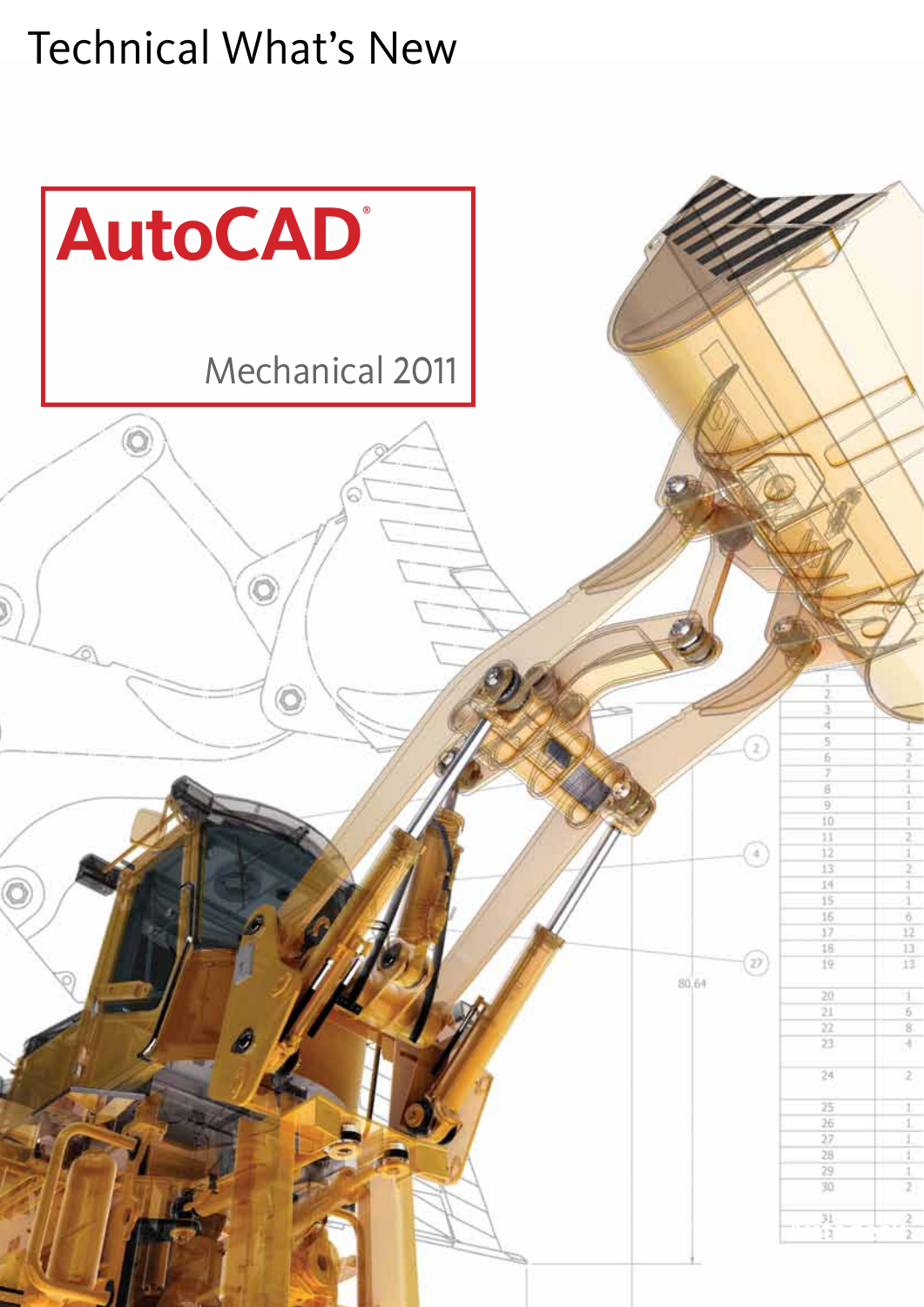# **Welcome to AutoCAD® Mechanical 2011**

| Contents                          |
|-----------------------------------|
|                                   |
|                                   |
| Improved International Standards3 |
|                                   |
|                                   |
|                                   |
|                                   |
|                                   |
| BOM, Balloons, and Parts Lists4   |
|                                   |
|                                   |
|                                   |
| Draw Standard Compliant Leaders 5 |
|                                   |
|                                   |
|                                   |
|                                   |
|                                   |
|                                   |
|                                   |
|                                   |
|                                   |
|                                   |
| 57                                |
|                                   |
|                                   |
| Autodesk Learning and Education 7 |
|                                   |
|                                   |
|                                   |

AutoCAD® Mechanical is AutoCAD® software for manufacturing. It contains all the functionality of AutoCAD plus a comprehensive set of features developed specifically to accelerate the mechanical design process. AutoCAD Mechanical automates many common tasks, such as generating mechanical components, dimensioning, and creating bills of materials. It supports international drafting standards and provides a library of over 700,000 standard parts. And, it enables drafters to quickly and easily detail and document digital prototypes created in Autodesk® Inventor® software.

The 2011 release includes numerous improvements, from usability features, BOMs, balloons, and parts lists to symbols and power dimension enhancements, including improved in-place editing functionality. AutoCAD Mechanical 2011 continues to offer mechanical engineers a competitive edge by saving them countless hours of effort.

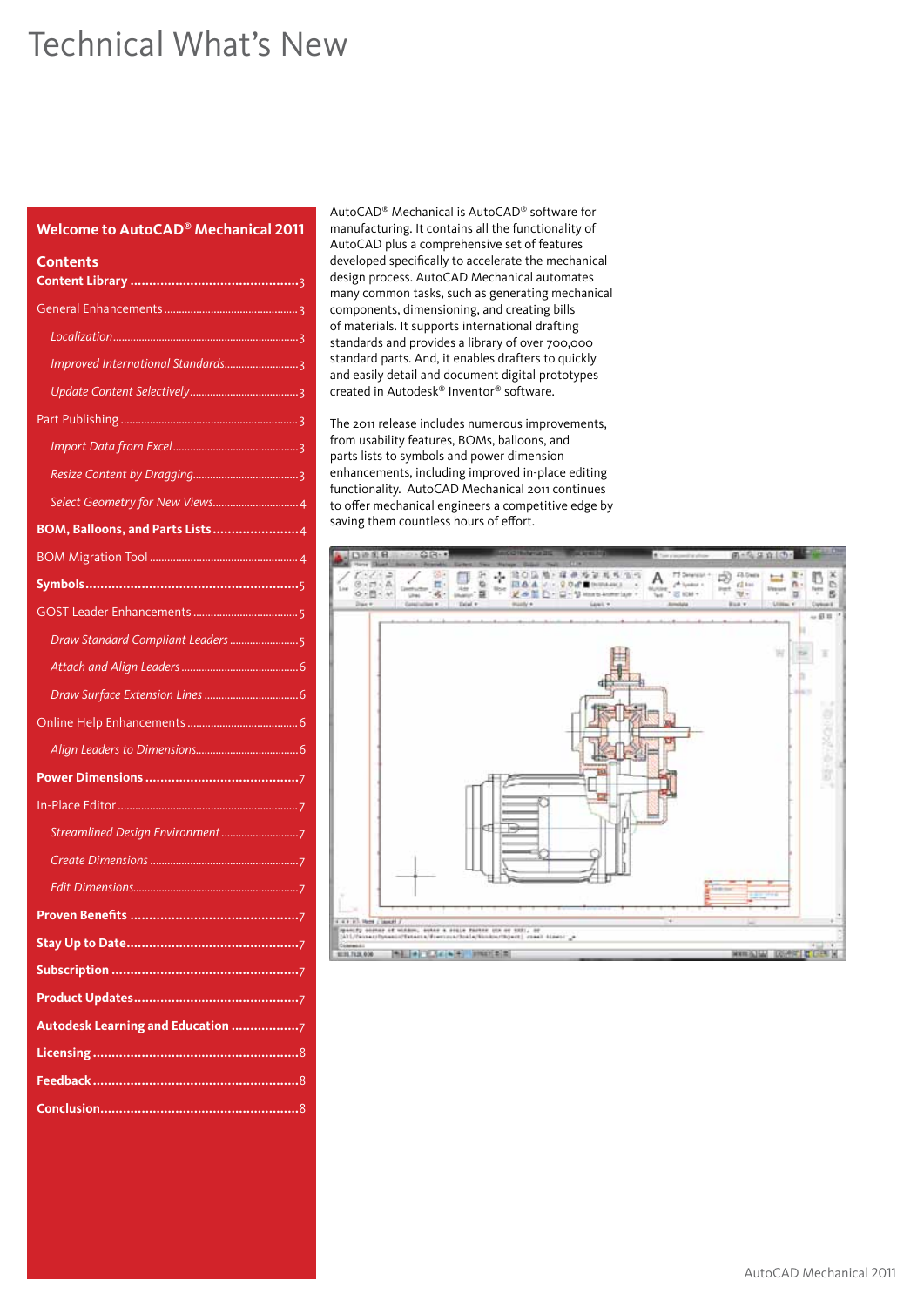## **Content Library**

Create, manage, and standardize content more efficiently with enhancements to Content Library for standard features and custom parts.

### **General Enhancements**

*Localization*

AutoCAD Mechanical 2011 software and documentation is now available in Brazilian Portuguese.

### *Improved International Standards*

Support for Russian GOST standards is included in the software. Through a partnership with Softbank, Korean standards can be purchased as an add-in.

### *Update Content Selectively*

If a content library was modified after you inserted a part/feature from it in a drawing, the parts/features in the drawing become out of date. Previously you had to double-click each part/feature in the drawing to update it. Now you can run the AMUPDATECONTENT command and select what parts/features to update.



# **Part Publishing**

Part Publishing enhancements make all features that previously applied only to standard parts now available for custom parts.

*Import Data from Excel* You can now import XLS files directly to the Family Table.



The first row of the Excel data is assumed to contain column names. Import replaces columns when names match columns that exist in the Family Table. It automatically creates new columns when no matching name is found. You can choose to append to or overwrite the existing data in the Family Table. You can also copy cells from an Excel Worksheet and paste them in a Family Table.

# *Resize Content by Dragging*

When you dimensionally constrain a part/feature, you can specify that size selection must be performed at draw time. You specify that the dimension must have "drag grips" on its extension lines. Then AutoCAD Mechanical prompts you to drag to specify the size when you place the part/feature in a drawing.

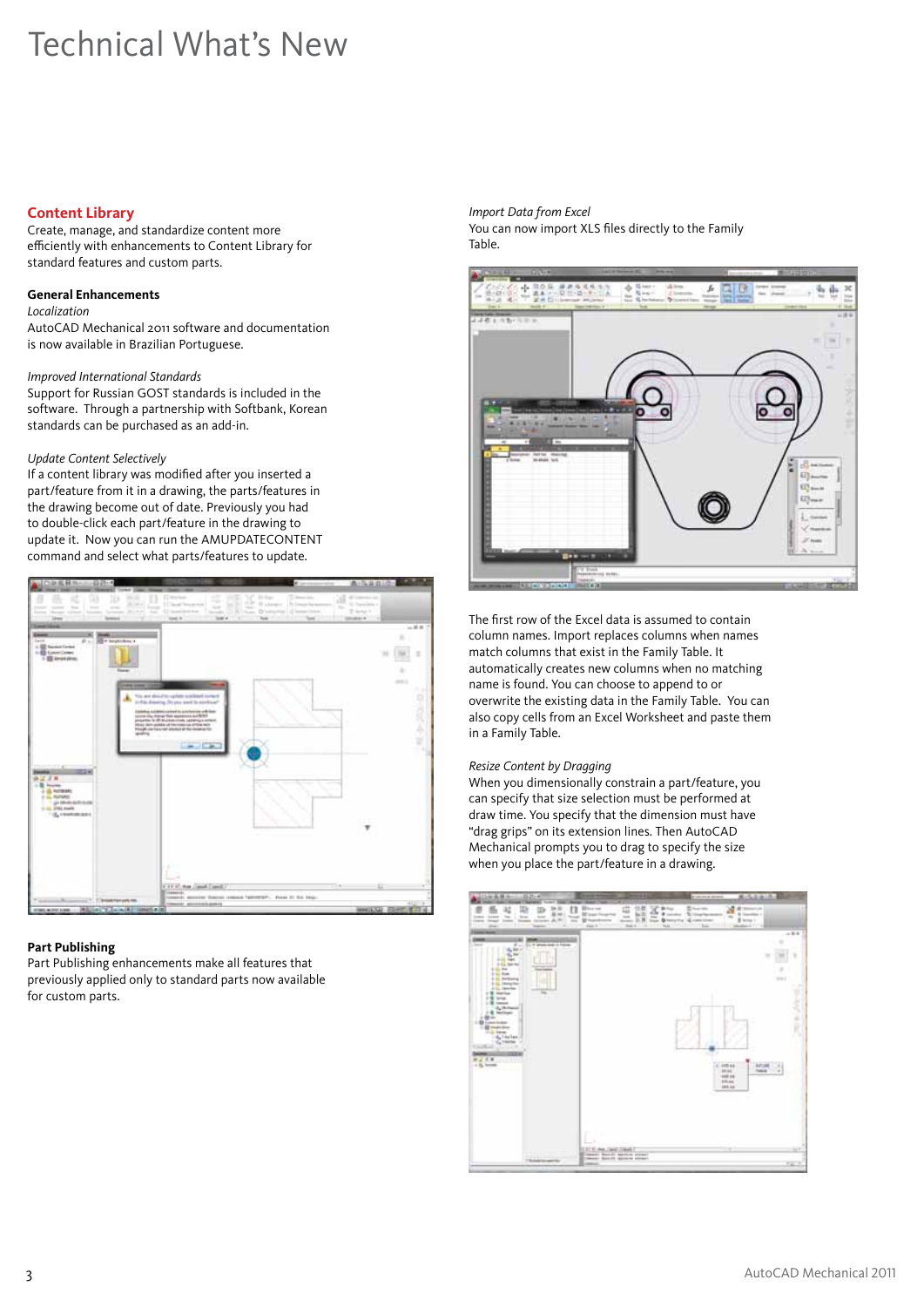#### *Select Geometry for New Views*

You can now select geometry for a new view directly from the New Content dialog box. Hence, you can now add views to a part/feature, while editing another view, using Quick View tools.



# **BOM, Balloons, and Parts Lists**

Enhancements to AutoCAD Mechanical 2011 help you create accurate bills of materials (BOMs) and parts lists even faster.



# **BOM Migration Tool**

Generate BOMs for AutoCAD Mechanical drawings. If the parts list in an assembly drawing is a table that you typed manually, the BOM Migration Wizard can:

- • Analyze the parts list
- Identify the part or subassembly drawing referred to in the parts list
- • Generate a BOM for the assembly drawing as well as all other drawings referred to in the parts list

During migration, the wizard:

- • Generates part references for each part and subassembly referred to in the parts list
- Attaches the BOM of each subassembly drawing to the corresponding part reference
- • Attaches the assembly properties of each part drawing to the corresponding part reference
- Places the part references at the start point of balloon leaders

Finally the wizard:

- Replaces the manually typed parts list with a parts list that complies with the current drafting standard
- • Replaces balloons with balloons that comply with the current drafting standard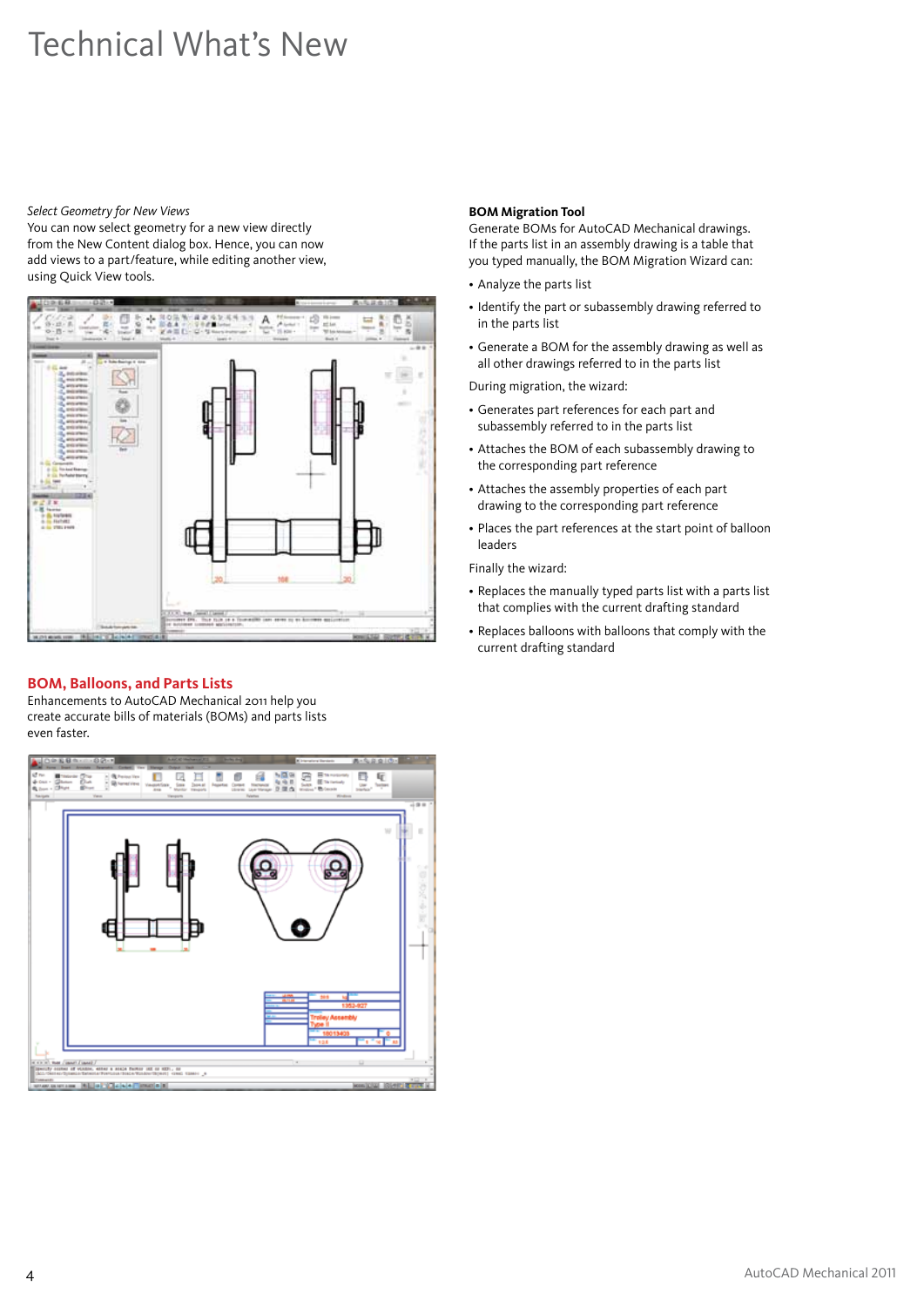Additional enhancements to the BOM Migration tool add smart BOM functionality. Balloons will now be imported and AutoCAD Mechanical files are supported.





#### **Symbols**

AutoCAD Mechanical symbols help you produce consistent, accurate results—quickly and efficiently.

#### **GOST Leader Enhancements**

*Draw Standard Compliant Leaders* To comply with GOST drafting standards, AutoCAD Mechanical now forces the first segment of the following symbols to be perpendicular to the attached object.

- • Feature Control Frame Symbols (AMFCFRAME)
- • Feature Identification Symbols (AMFEATID)
- • Datum Identification Symbols

| <b>The Law Contract Trailed Settings Rd</b> |               |                 |  |
|---------------------------------------------|---------------|-----------------|--|
| $n + 1$ the $n$<br><b>TYPICAL</b>           |               |                 |  |
|                                             |               |                 |  |
| $-1.141$                                    |               |                 |  |
|                                             |               | 6000            |  |
| <b><i><u>CAME COMMERCIAL</u></i></b>        |               |                 |  |
|                                             |               |                 |  |
|                                             |               |                 |  |
| Casten                                      |               |                 |  |
| 4122127                                     |               | ana hati jariad |  |
|                                             |               |                 |  |
|                                             | 히             |                 |  |
| 118/207                                     | <b>URI</b>    | <b>Raison</b>   |  |
|                                             |               |                 |  |
| A R No Accord                               | <b>Date:</b>  | Baseline        |  |
|                                             |               |                 |  |
| $\overline{a}$<br><b>Color</b>              | <b>Canada</b> | futiv           |  |

Regardless of where you move the pointer, the first segment continues to extend perpendicularly.

As per the standard, subsequent leader segments are now restricted to vertical or horizontal lines. Even when you grip edit a leader, the first leader segment remains perpendicular to the attached object. Subsequent leader segments continue to be horizontal or vertical.

AutoCAD Mechanical routes additional leaders, automatically adding leader segments to make it comply with the standard. When you add a leader, once you select the object to attach to, and move the pointer over the symbol, the preview updates to display the routed leader.

However, if you find this behavior too restricting, press SHIFT+Z and draw the leaders. This key toggles the degrees of freedom restriction applied by AutoCAD Mechanical.

Note: In feature control frames, the GOST standard is the only standard that does not require the reference line to remain horizontal.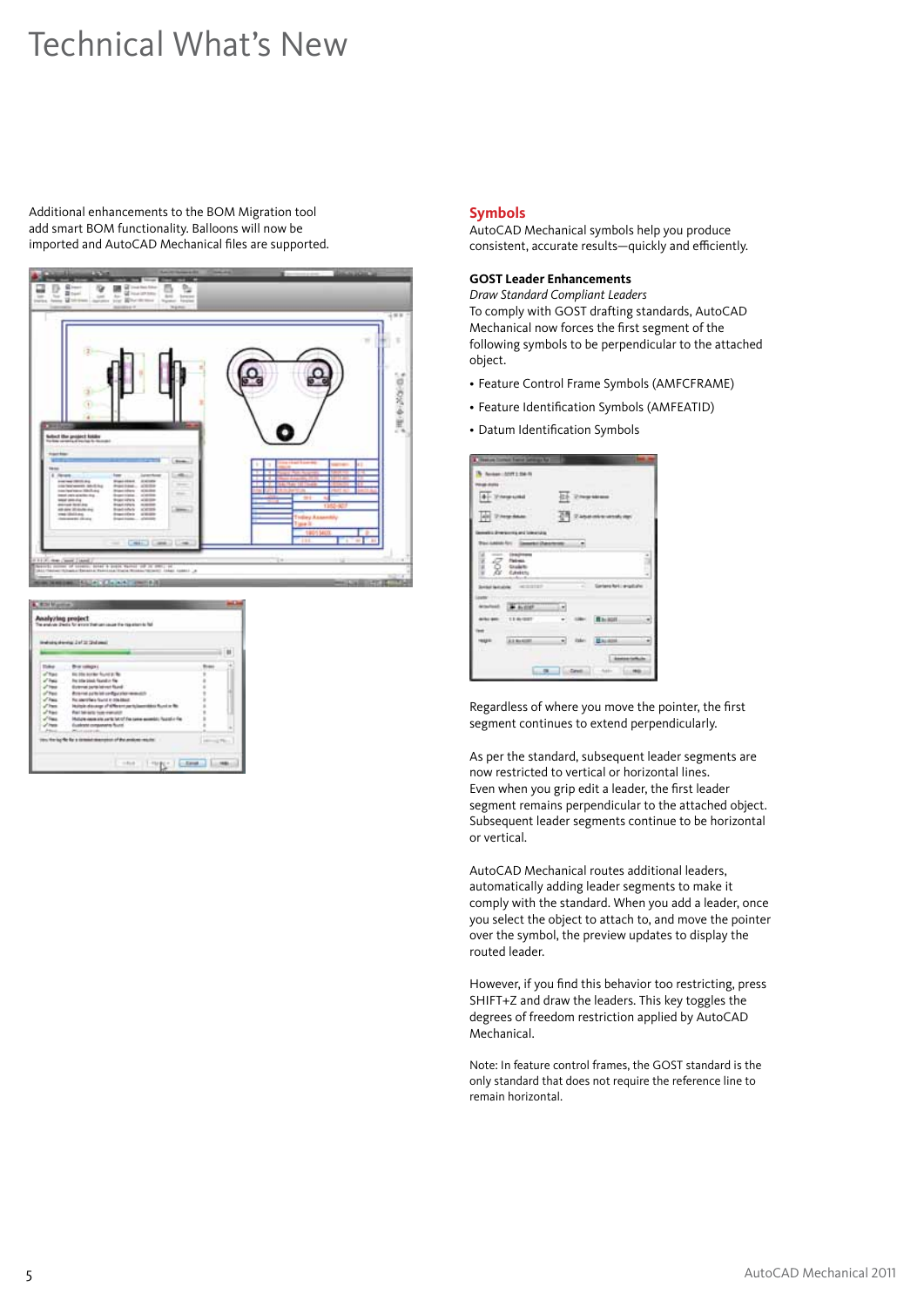#### *Attach and Align Leaders*

All symbols now recognize the object you attach them to and will change behavior depending on the object type. When you attach a symbol to a circle, arc, or spline, the first leader segment extends perpendicularly from the selected object.



If required, you can override this behavior by pressing SHIFT+Z.

When you attach a symbol to a line, the first point you click automatically becomes the attach point. With some symbols, when Object Snap Tracking is turned on, you can track leaders along alignment paths. These assist you to easily create first leader segments that are perpendicular to the attached object. The symbols that display this behavior are:

- • Leader Note (AMNOTE)
- Surface Texture (AMSURFSYM)
- • Welding (AMWELDSYM)
- Edge (AMEDGESYM)
- • Marking and Stamping (AMMARKSTAMP)
- Dead Joint (AMDEADJOINT)
- Taper and Slope (AMTAPERSYM)

#### *Draw Surface Extension Lines*

After you select the object to attach to, and move the pointer beyond the end of the line or arc, AutoCAD Mechanical draws extension lines.

When the distance between the cursor and the end of the arc is greater than the value set in the DIMEXO system variable, the surface extension line is displayed with an offset gap.



#### **Online Help Enhancements**

*Align Leaders to Dimensions* The documentation has been expanded to provide instructions for complex aligning options. For example, to attach and align leaders to various dimension configurations.

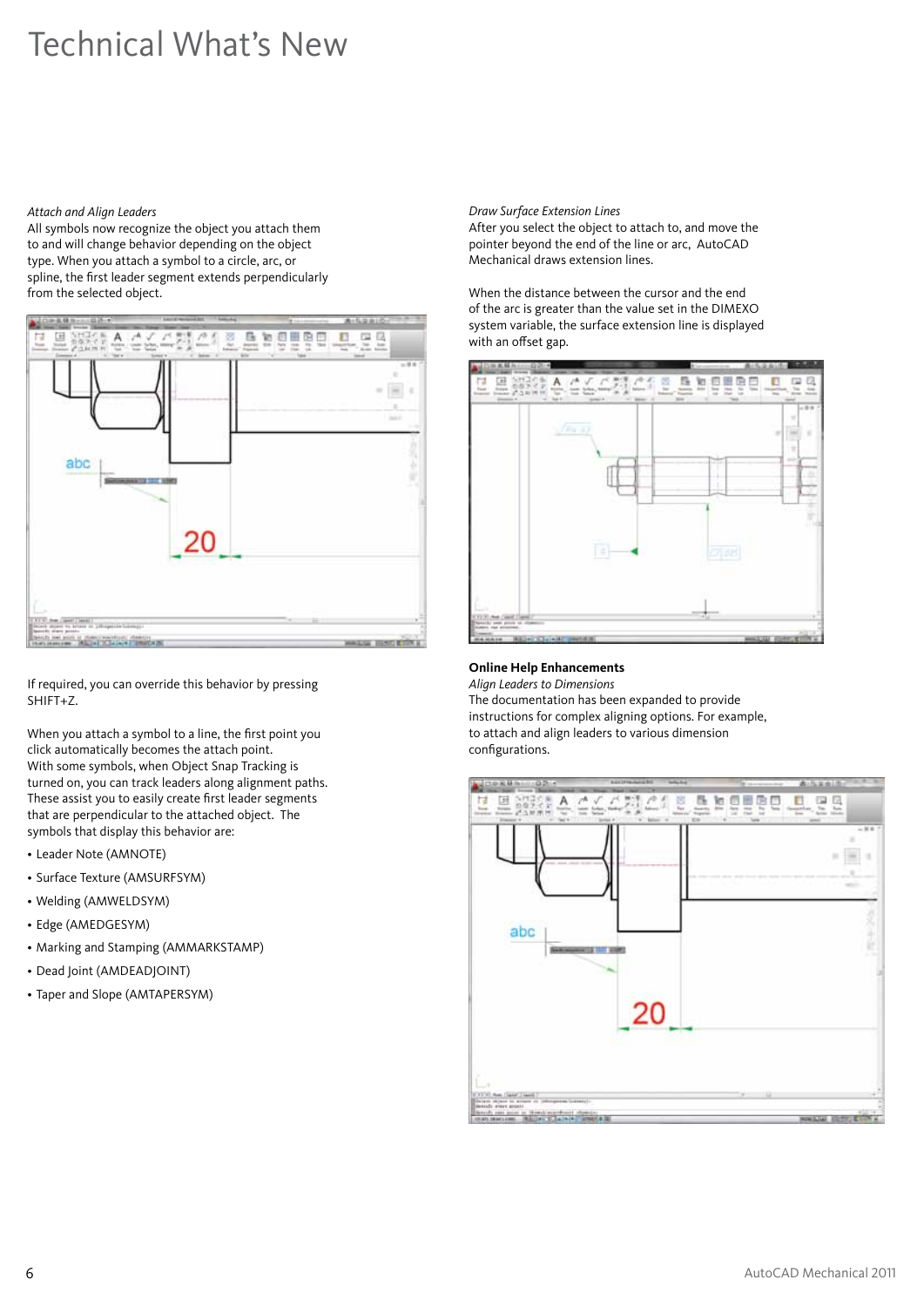#### **Power Dimensions**

AutoCAD Mechanical includes powerful and smart dimensioning tools.

#### **In-Place Editor**

*Streamlined Design Environment* A streamlined tolerance and dimensioning UI has been incorporated into the ribbon, giving the canvas back to the user, so "what you see is what you get" when changes are made to dimensions.

### *Create Dimensions*

The AMPOWERDIM family of commands has been enhanced to display an In-Place Editor and a contextual tab, instead of the Power Dimensioning dialog box. You can access all the options that were available in the Power Dimensioning dialog box, without having to switch tabs, as was the case previously.

If you prefer to use the Power Dimensioning dialog box, you can turn off the In-Place Editor by setting the AMPOWERDIMEDITOR system variable too.

Note: If the Ribbon is turned off, AutoCAD Mechanical displays the Power Dimensioning dialog box, irrespective of the value of the AMPOWERDIMEDITOR system variable.

#### *Edit Dimensions*

When you select a dimension for editing, the In-Place Editor is displayed. In the In-Place Editor, elements of the dimension text are grouped together to form chunks. You click a chunk to select it, and double-click to select related chunks. You can move, cut, copy, or delete the selection.

On the Power Dimensioning contextual tab, only the options applicable to that selection are available. Similarly the options available on right-click menus also depend on what you select.

To insert text, you click between chunks to insert and enter the text. You can also insert symbols from the symbol gallery. For example, if you want to insert text.

To insert a line break so that a part of the dimension text appears below the dimension line, place the cursor between two chunks and click on the ribbon.

# **Proven Benefits<sup>1</sup>**

In an independent productivity study' between basic AutoCAD and AutoCAD Mechanical, the results concluded that when using AutoCAD Mechanical:

- Drafting and annotation tasks are 55 percent faster
- Design and engineering tasks are 85 percent faster
- The number of commands used is reduced by 60 percent

For the complete study go to: **www.autodesk.com/autocadmechanicalproductivity.** 

# **Stay Up to Date**

Autodesk gives you more. Gain access to technical expertise, utilize training and support programs direct from Autodesk, stay up to date with the latest product releases, and give us your feedback. Not only does Autodesk want to help you use AutoCAD Mechanical more effectively but also make sure AutoCAD Mechanical is working effectively for you.

### **Subscription**

Autodesk® Subscription gives you immediate access to software upgrades and exclusive access to service and support benefits designed to help you get the most out of your Autodesk software. Learn more at **www.autodesk.com/subscription.**

#### **Product Updates**

If you experience an issue with AutoCAD Mechanical 2011 that has already been solved in a service pack or hotfix, a dialog box appears when you submit the problem to Autodesk, enabling you to immediately install the new service pack or hotfix.

#### **Autodesk Learning and Education**

From instructor-led or self-paced classes to online training or education resources, Autodesk offers learning solutions to fit your needs. Get expert guidance at an Autodesk Authorized Training Center (ATC®) site, access learning tools online or at your local bookstore, and validate your experience with Autodesk certifications. Learn more at **www.autodesk.com/ learning.**